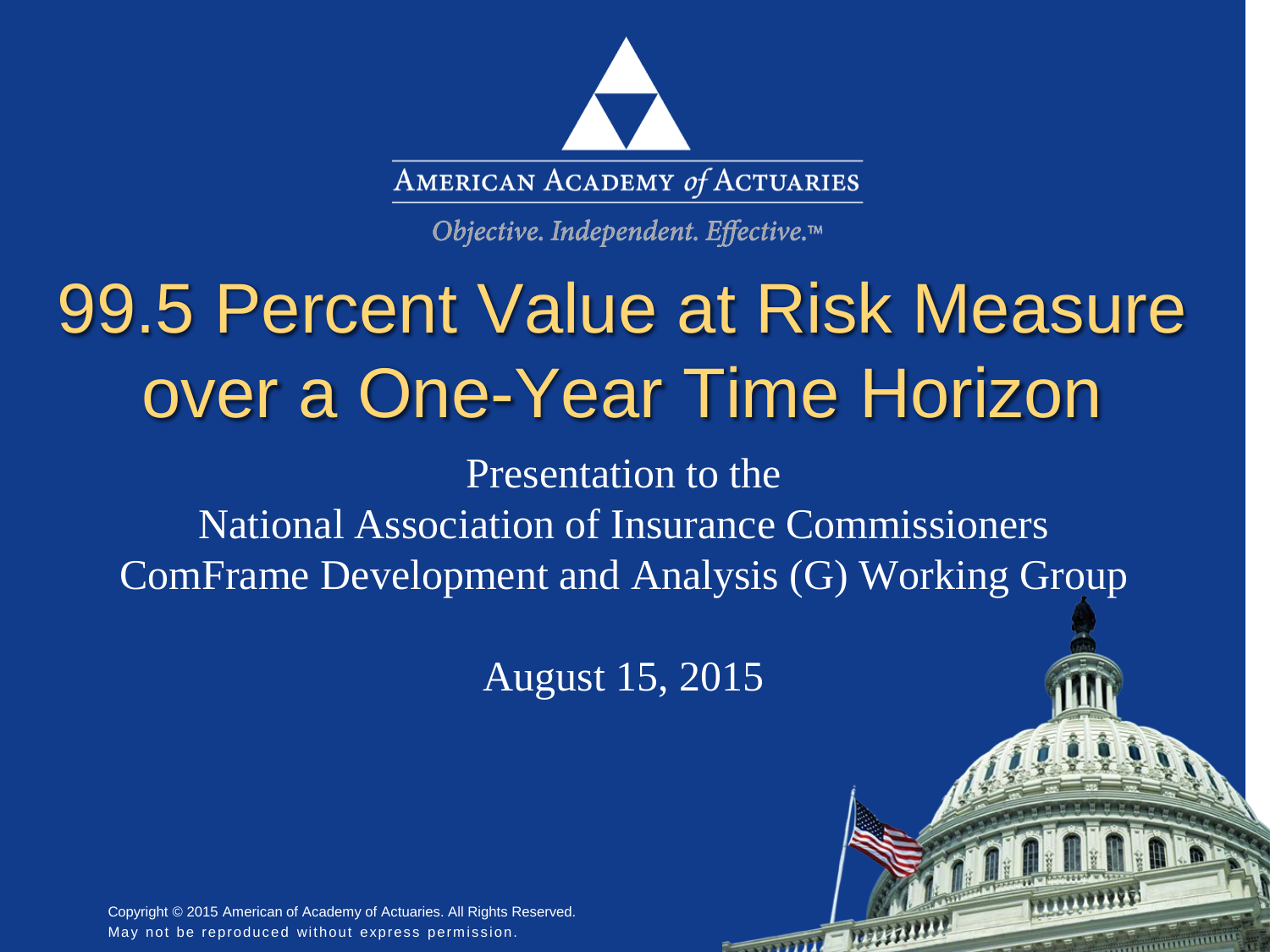## Presenter

#### ■ Jeffrey L. Johnson, MAAA, FSA

- **Chairperson, Life Capital Adequacy Committee,** Life Practice Council, American Academy of Actuaries
- **Member, Solvency Committee, American Academy** of Actuaries
- AVP and Actuary, Actuarial Policy U.S. Finance, John Hancock



**SHARP**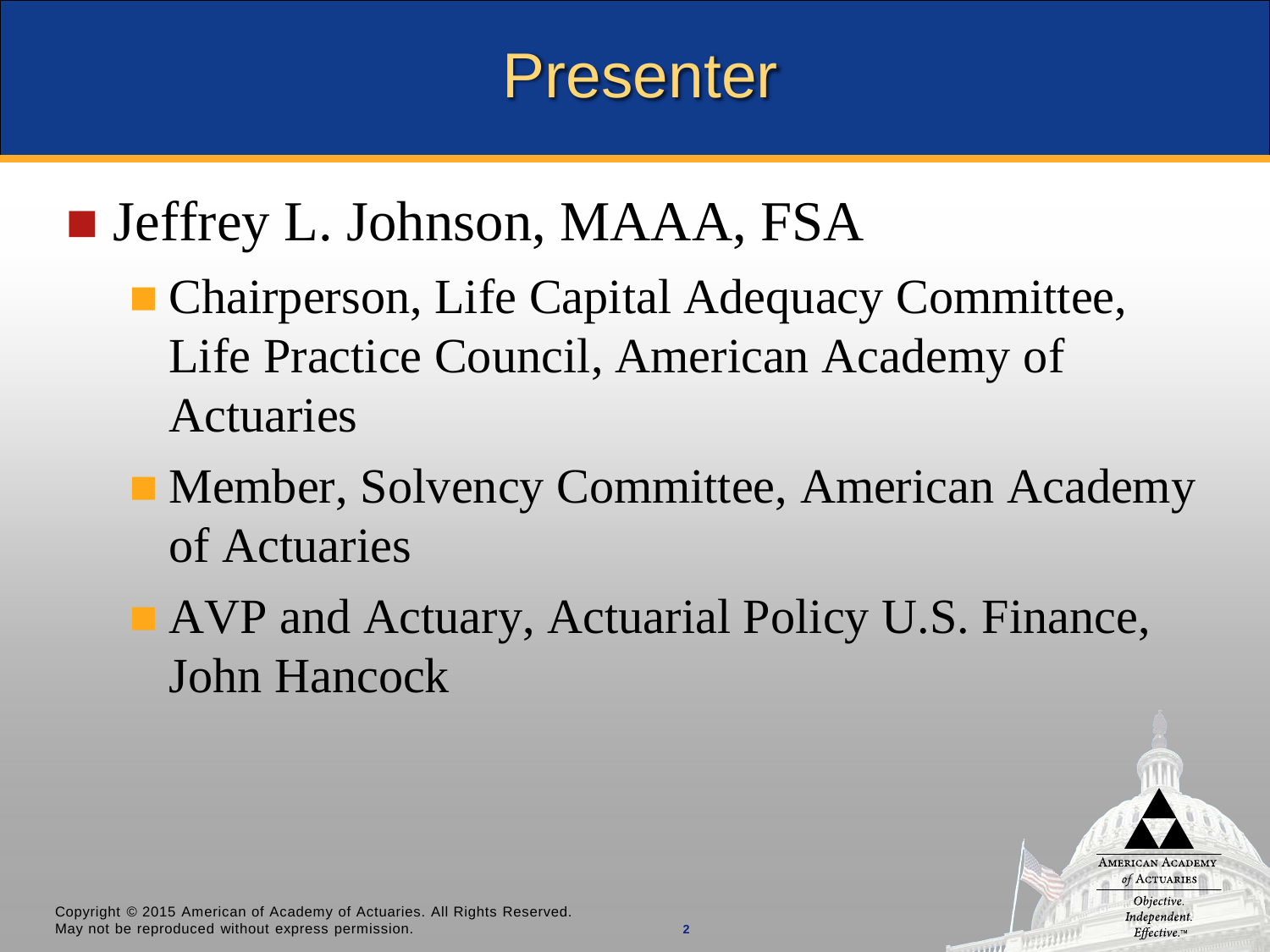## **Objective**

■ Discuss the practical implications of employing a defined capital standard based on a 99.5 percent confidence interval (i.e., value at risk (VaR)) over a one-year period in the context of the International Association of Insurance Supervisors' (IAIS) proposed insurance capital standard (ICS)



**SHARP**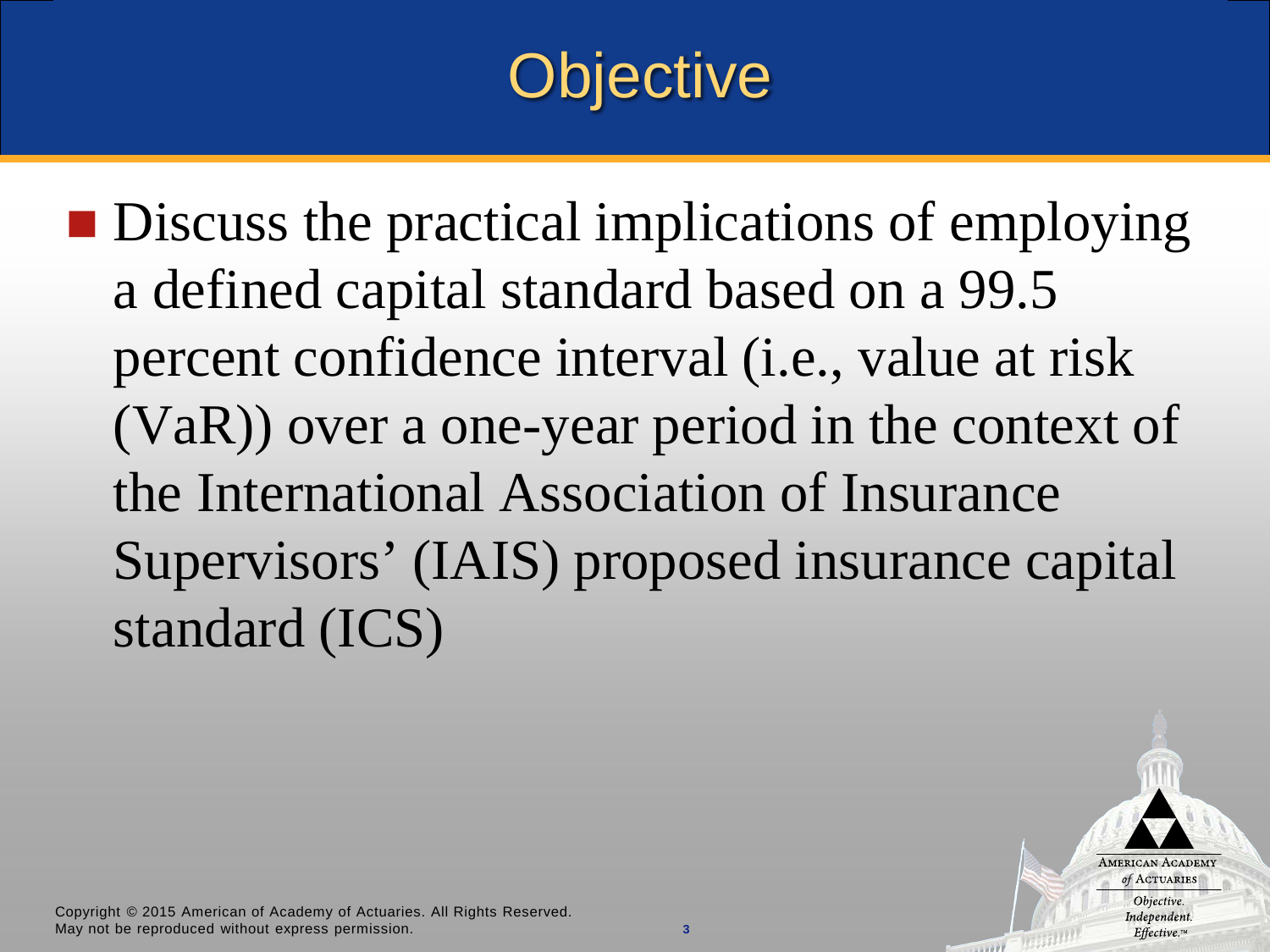## Agenda

- **Definition of VaR**
- Current VaR Practices
- Benefits and Limitations of VaR
- Basis for 99.5 Percent
- Basis for a One-Year Horizon
- 99.5 Percent VaR/One-Year Under the ICS Market-Adjusted Methodology

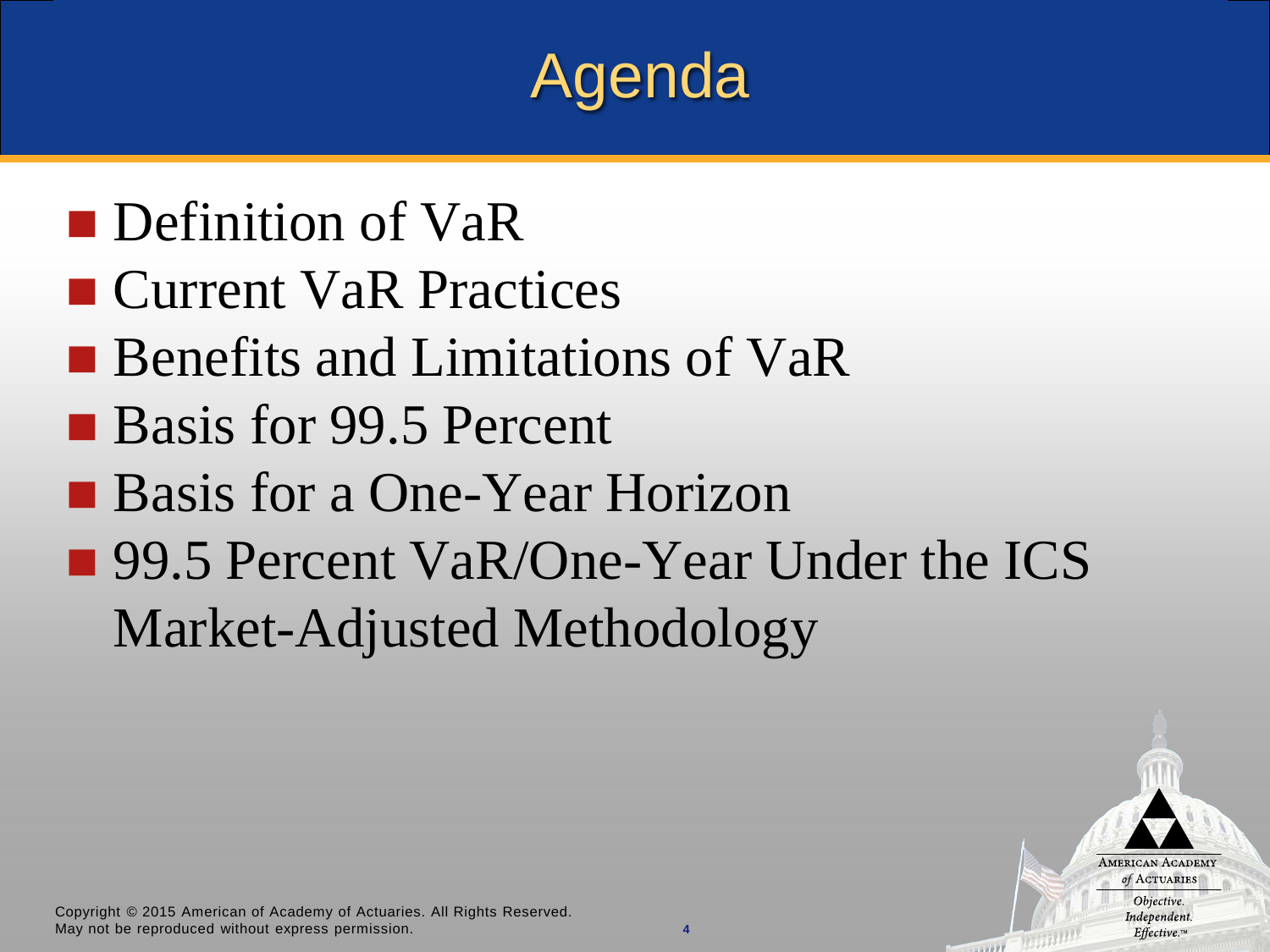## Definition of VaR

- VaR measures the amount of potential loss over a given time period
	- 99.5 percent VaR applied to a company means that it wants to be 99.5 percent certain that it has enough assets to pay its obligations over a set time horizon
	- VaR is a model-based approach and is generally developed from a combination of historical data and expert judgment
- **The VaR measure can be used on individual** risks or on multiple risks in aggregate

**AMERICAN ACADEMY** of ACTUARIES Objective. Independent. Effective.™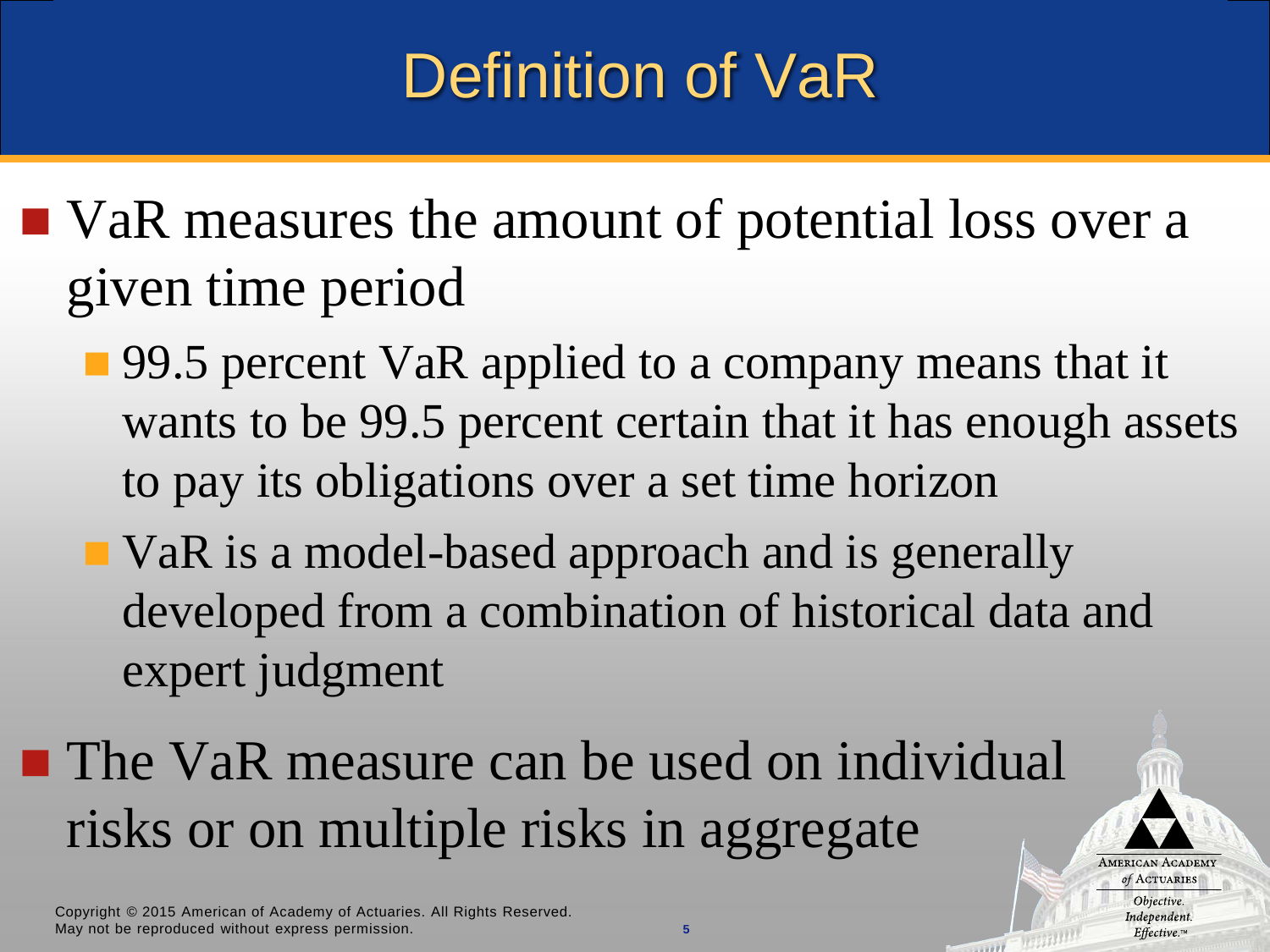## Current VaR Practices

- VaR is commonly used in the non-insurance financial services industry, typically for short time horizons (i.e., days, not years)
	- Banks, trading desks, hedge funds use VaR on a daily basis to manage risk exposures
- Some insurers establish internal economic risk and/or capital measures based on VaR principles
- Used by some insurance regulatory solvency frameworks outside of North America
	- Includes the multi-jurisdictional Solvency II framework, which will be effective throughout the European Union in 2016

Copyright © 2015 American of Academy of Actuaries. All Rights Reserved. May not be reproduced without express permission. **6**

**AMERICAN ACADEMY** of ACTUARIES Objective. Independent. Effective.™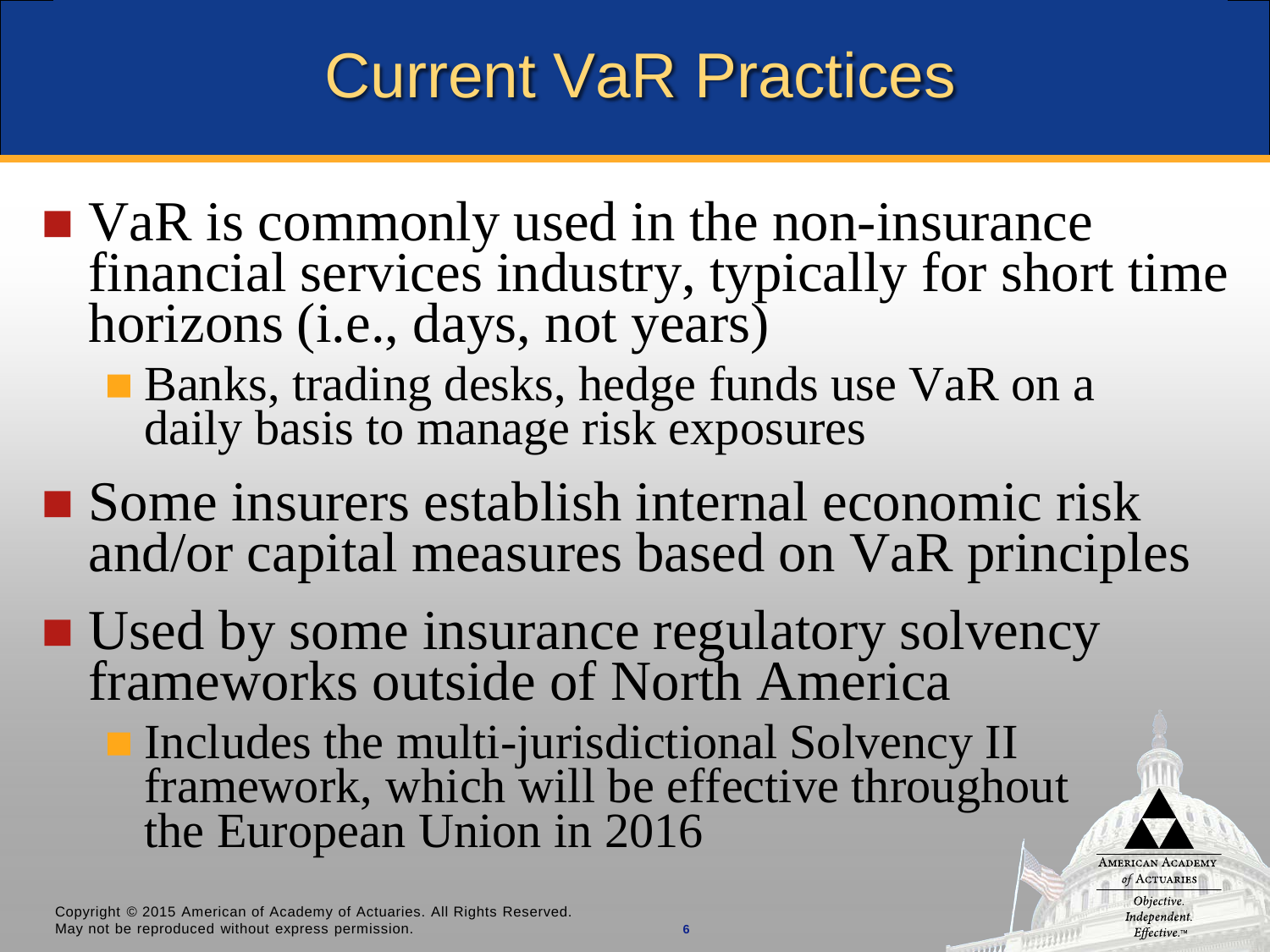## Current VaR Practices

- Not all U.S. capital requirements are based on VaR measures, although some risks are calibrated using confidence intervals (percentiles)
- **Depending on the objective, companies use** multiple metrics for management purposes



**SHARP**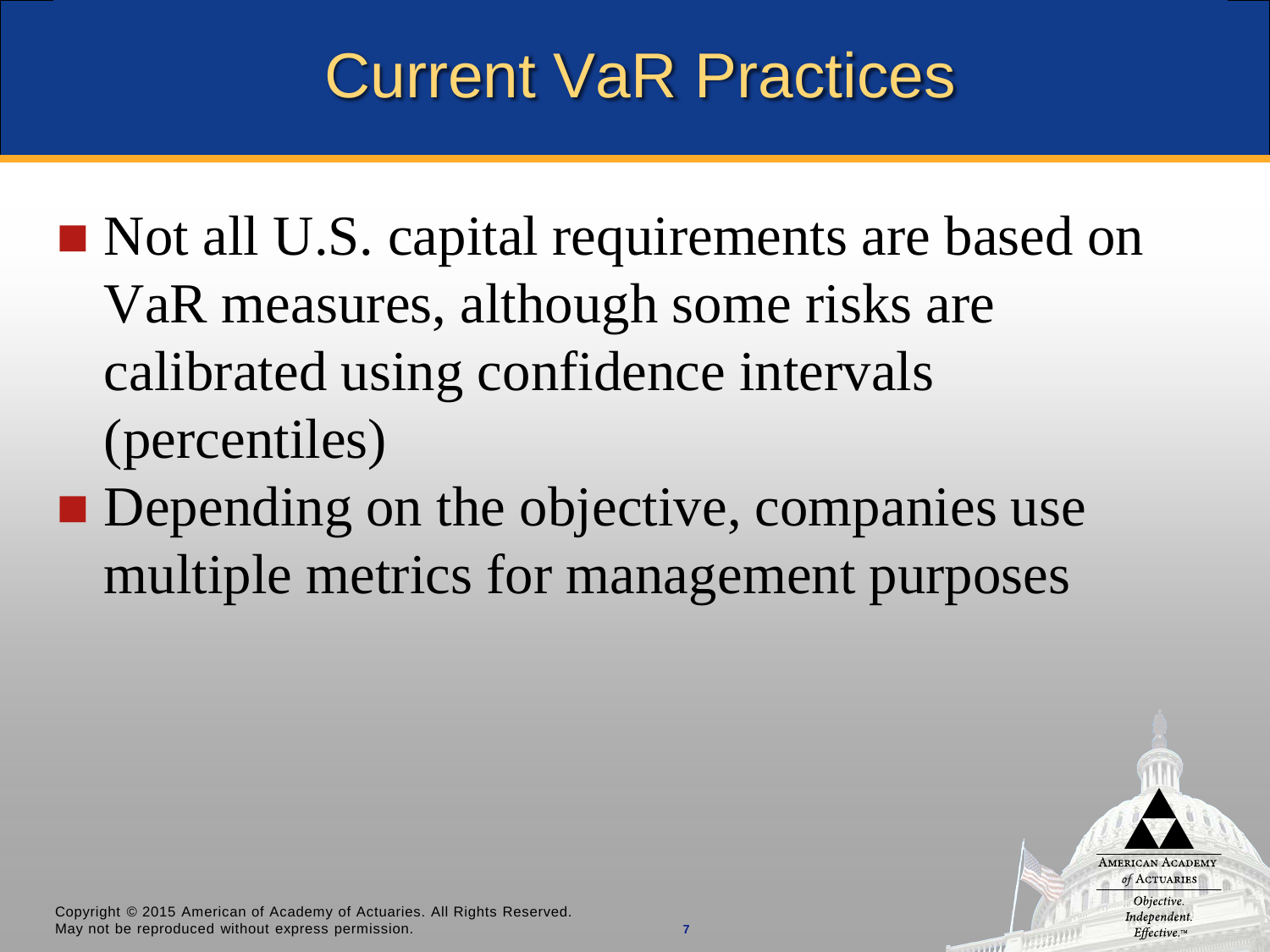## Benefits and Limitations of VaR

- Benefits of VaR (compared to Tail-VaR and other related metrics)
	- Easy to understand and communicate
	- Not reliant on estimates of the far tail
	- Need to calculate only one point in the tail
- **Limitations of VaR** 
	- Sufficient data about severe extreme events may not exist
		- VaR treats some very different risks as being "the same"

**AMERICAN ACADEMY** of ACTUARIES Objective. Independent.  $Effective$ <sup>m</sup>

**• Poor measure for "fat tail" risks where remote events** have large impacts (i.e., does not provide the size of the bet)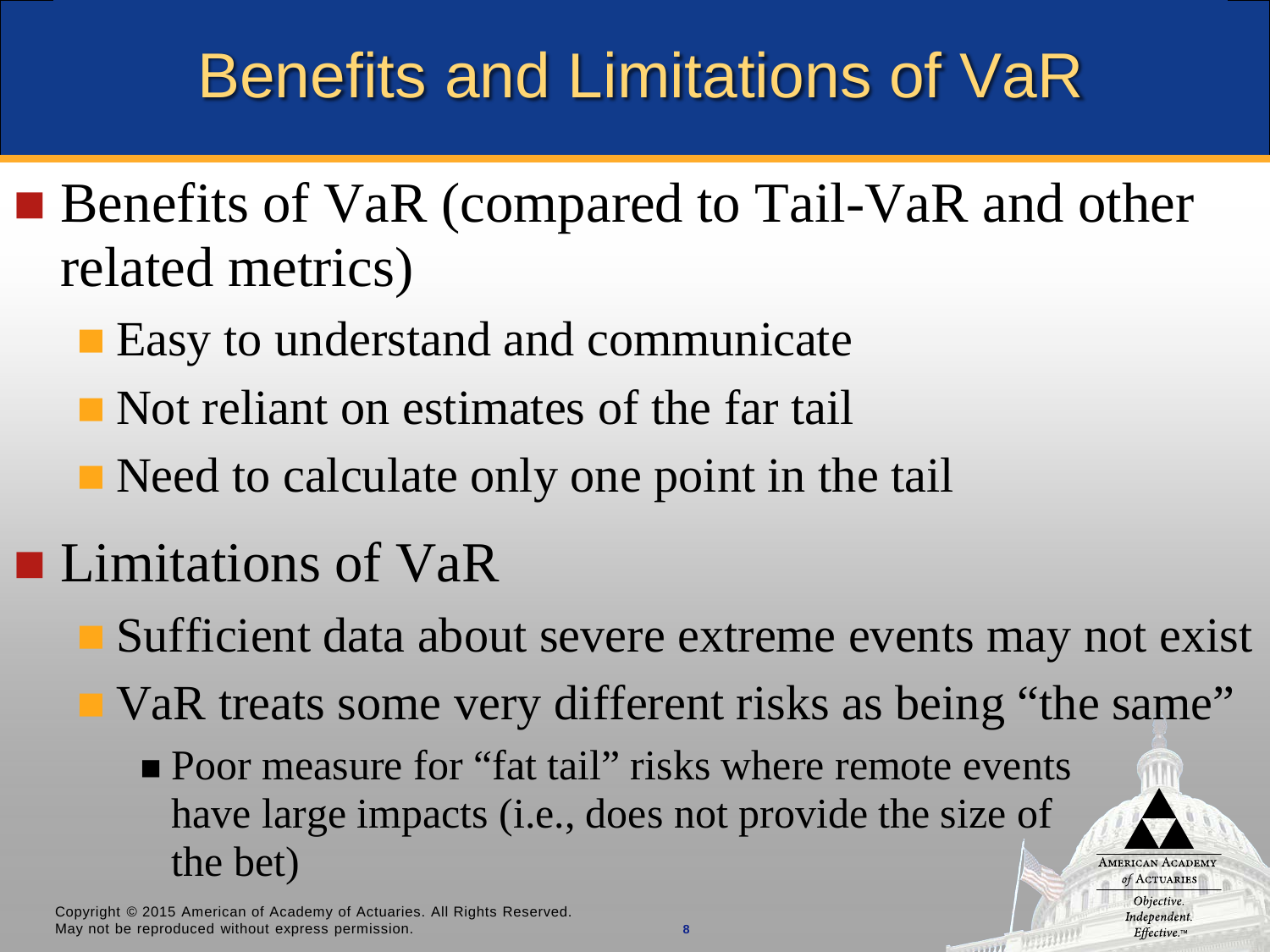#### Basis for 99.5 Percent

**CEIOPS (Committee of European Insurance and** Occupational Pensions) initially recommended this 99.5 percent confidence level, as it was believed to "roughly correspond to a secure financial strength  $(^{\prime\prime}B\overline{B}B^{\prime\prime})^{\prime\prime}$ 

Source: Consultation Paper on Regulatory Capital Requirements and Overarching Accounting/Valuation Issues for the Solvency Modernization Initiative, NAIC, 2009

■ S&P's capital framework incorporates higher percentiles for corporate bonds rated AA and higher:

99.9 Percent for AAA 99.4 Percent for A

99.7 Percent for AA 97.2 Percent for BBB

of ACTUARIES Objective. Independent.  $Effective.$ <sup>m</sup>

**STARRE** 

■ Setting VaR at 99.5 percent, or any other level, is the regulators' decision, based on judgment **AMERICAN ACADEMY**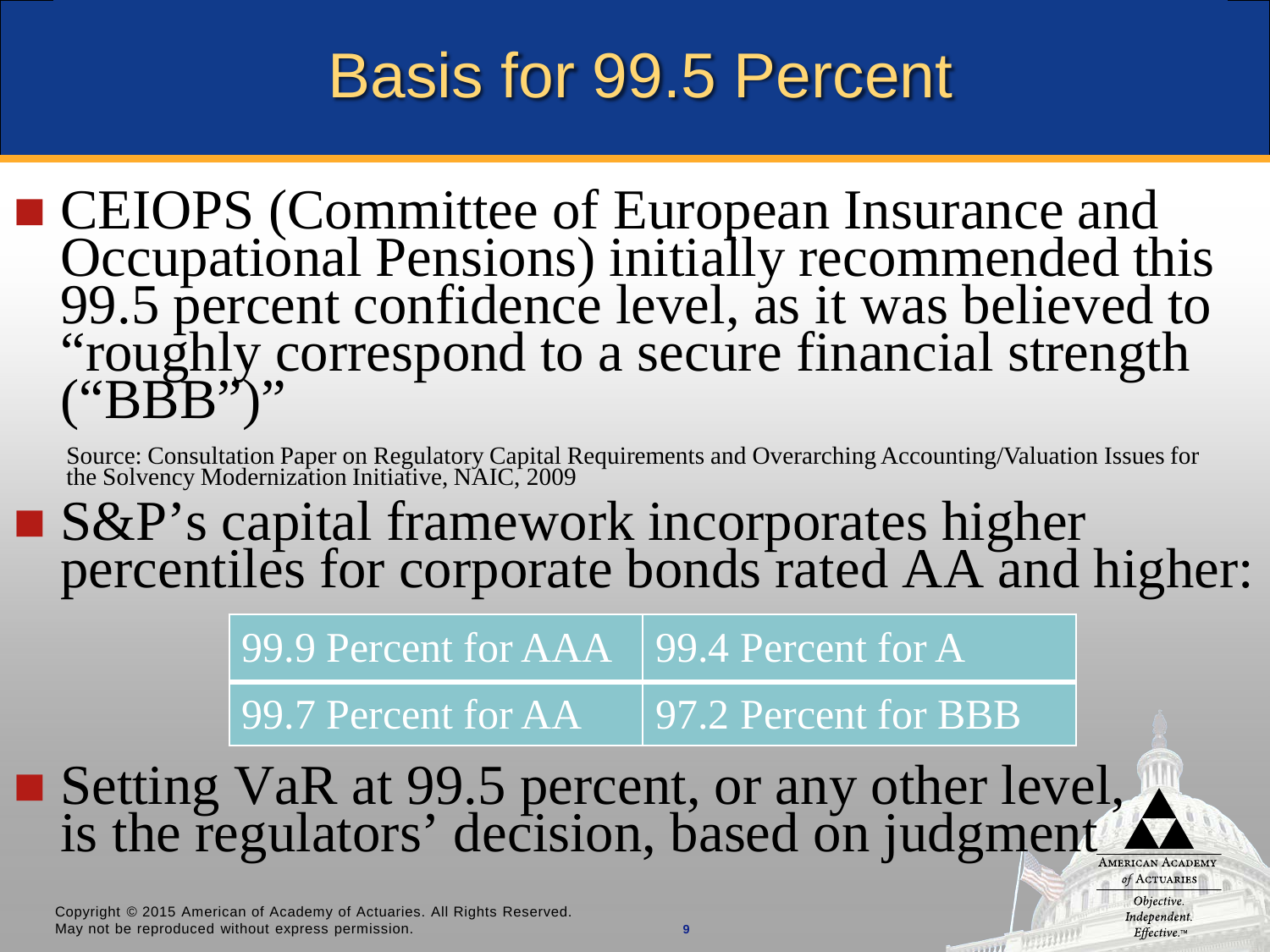## Basis for One-Year Horizon

- Basic assumptions—insurer should:
	- Have sufficient assets for at least one year of operations
	- Be able to transfer assets and liabilities after one year

#### Consistent with:

- **Financial reporting and solvency surveillance cycle**
- **Insurer's ongoing ability to manage capital and risk** Source: Risk Horizon and the Measurement of Economic Capital for General Insurers, Towers Watson, 2011

#### **Misperceptions:**

- Does not mean that whatever happens beyond the one- year horizon is irrelevant
	- When determining impacts, all future years are taken into account by deciding transfer values for assets and liabilities
	- **Transfer values are problematic for long-duration** liabilities and obligations with no transfer or exit potential

Copyright © 2015 American of Academy of Actuaries. All Rights Reserved. May not be reproduced without express permission. **10** **AMERICAN ACADEMY** of ACTUARIES Objective. Independent.  $Effective.$ <sup>m</sup>

**SANDY**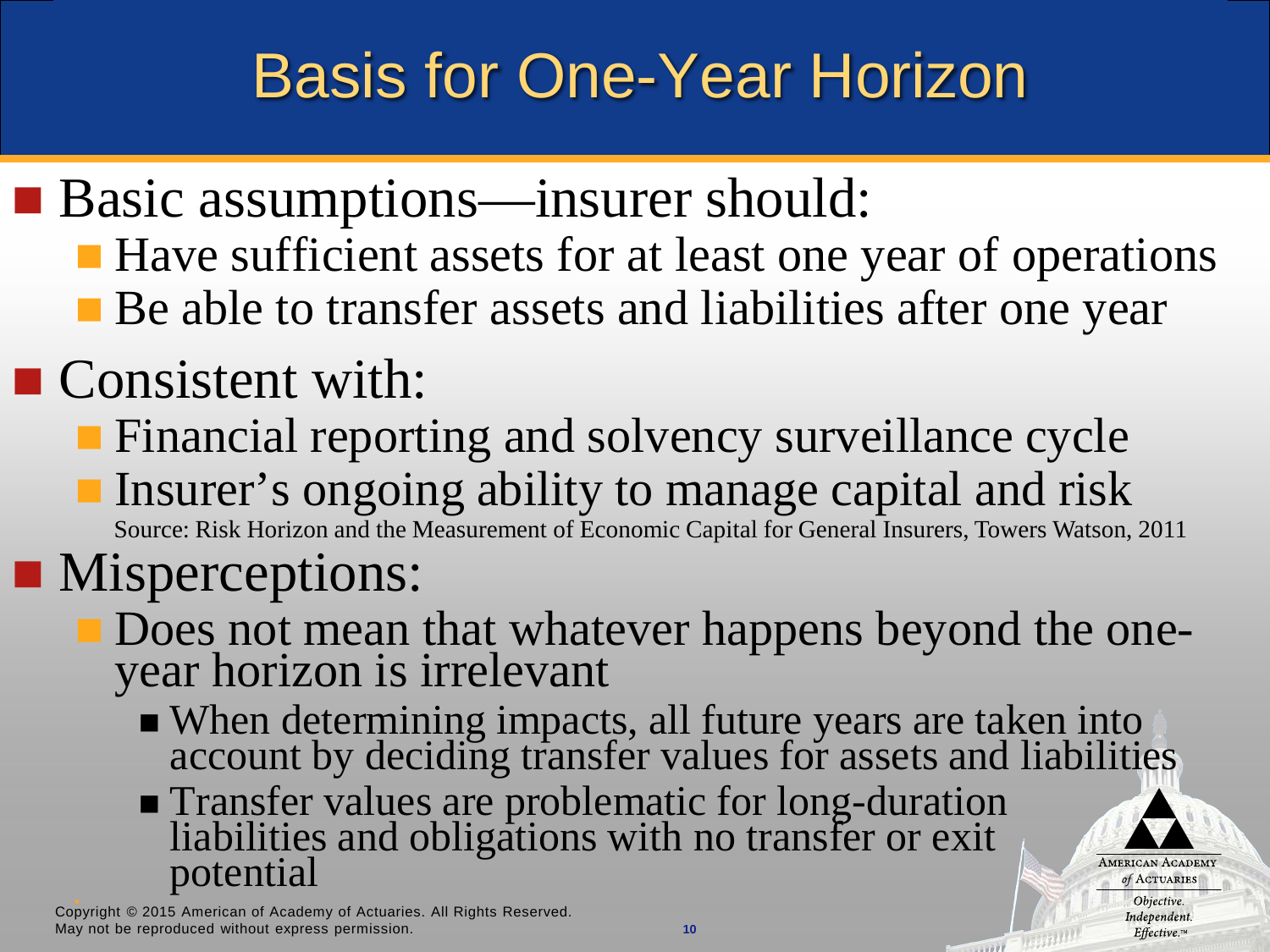## 99.5 Percent VaR/One Year Under the ICS Market-Adjusted Methodology

#### **Underlying concepts**

- 99.5 percent VaR means that, after one year of adverse experience (at the 99.5 percent level), assets are sufficient to cover liabilities, allowing for transfer to another insurer at market-adjusted value
	- One-year horizon (if applied to all elements) assumes that companies can:
		- Liquidate assets and liabilities at year-end; and
		- Source and distribute capital each year